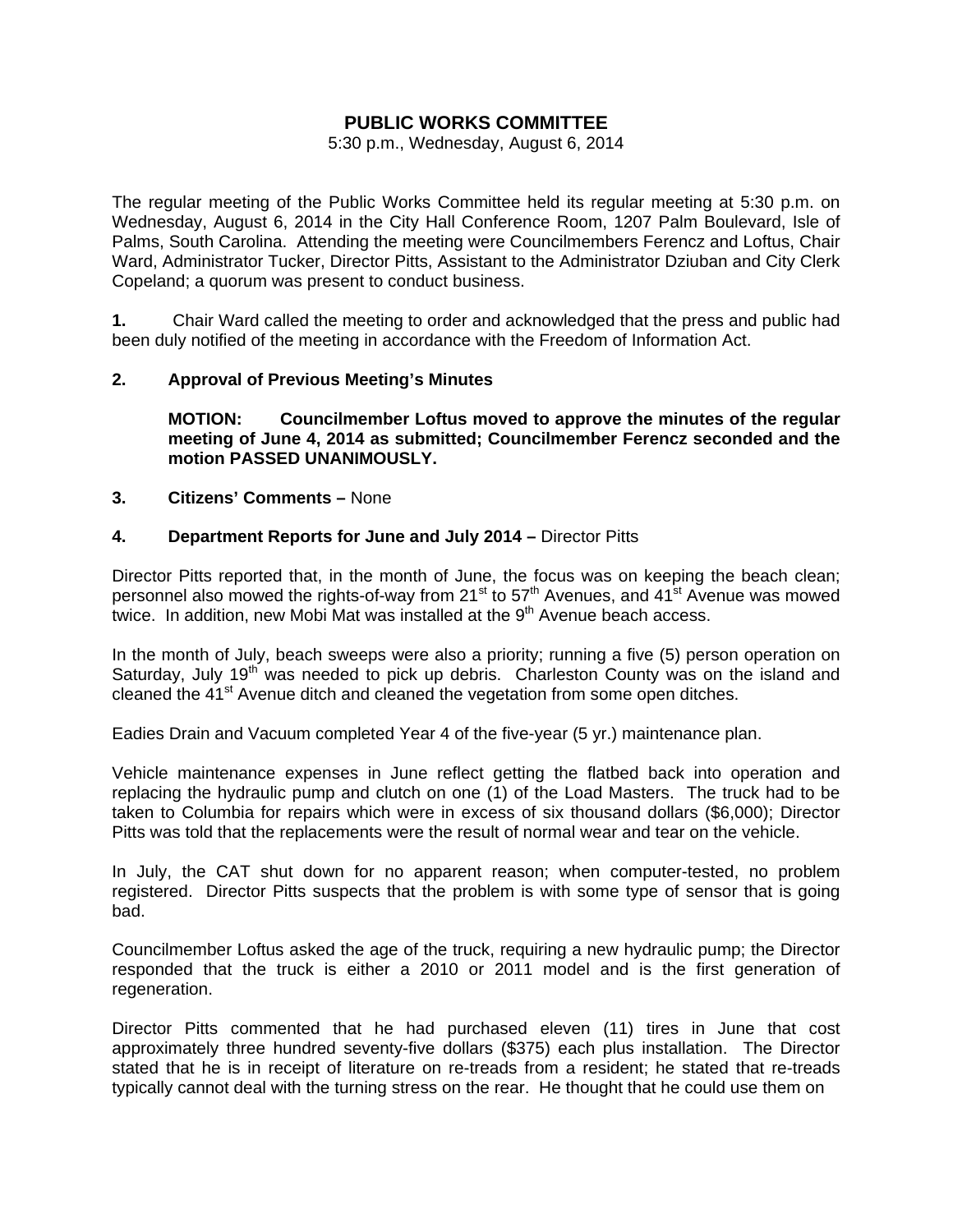the smaller trucks, but not on the larger trucks; he indicated that he is going to do more research.

The trend continues in that yard debris has increased while garbage has been reduced; the reduction is attributed to single-stream recycling. The Director informed the Committee that, when garbage collection reaches three hundred seventy-five (375) tons, he will need another truck.

## **5. Old Business**

# **A. Update on Front Beach Lighting**

Administrator Tucker reported that SCE&G has informed her that their engineers are working with the manufacturer on the photometrics and expect to have a presentation for the Committee in September.

Chair Ward commented that the Front Beach businesses are looking forward to more lighting.

# **B. Update on Beach and Marina Recycling**

Administrator Tucker reported that beach recycling has been "a resounding success," but the marina has not received the commercial recycling bins.

The Administrator remarked that the City wants to continue the beach recycling program all year round and that will mean having the recycling removed year round. Currently Bill Schupp is contracted with the City for the removal of both garbage and recycling from the beach. Directing attention to the "Analysis of Off-season Beach Recycling for FY2015," the Administrator stated that, by making a few adjustments, Mr. Shupp can continue all year with no increase in his contract as shown.

#### **MOTION: Chair Ward moved to approve the no-cost change order to the City's contract with Mr. Schupp for removing recycling from the beach year round; Councilmember Ferencz seconded.**

Councilmember Loftus asked if the City had the opportunity to adjust Mr. Schupp's other contract with the City due to the reduced volume of garbage.

Administrator Tucker noted that Mr. Schupp must make the same number of trips despite the volume he is collecting.

Director Pitts stated that one would think that the volume of garbage would decrease with recycling on the beach, but garbage has actually increased. The Director noted that the number of yellow barrels has increased to a total of one hundred eight (108), and fourteen to sixteen (14-16) additional recycling bins have been placed on the beach. Currently Mr. Schupp makes two (2) runs per week for recycling and four (4) runs per week for garbage.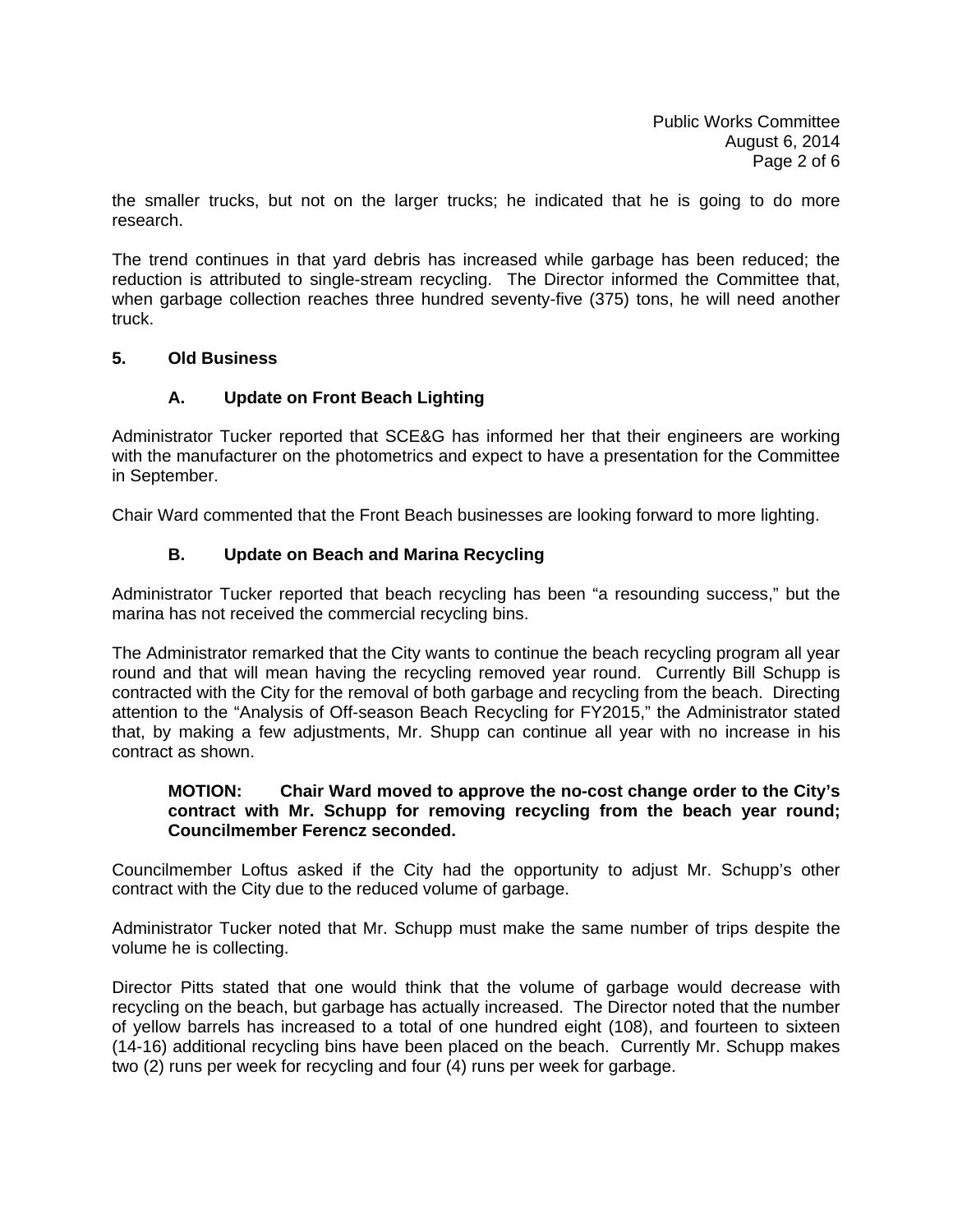Councilmember Loftus stated that he has seen very few overflowing garbage or recycling barrels that would require Mr. Schupp to leave his vehicle to manually collect. The Councilmember said that he would like for the City to pursue a possible reduction to the contract for garbage and recycling collection on the beach.

Director Pitts commented that, no matter the volume, there is the same number of cans to be dumped on each run.

For information, the Director reported that Carolina Waste removes the recycling from the island, and they are on the island on Monday, Wednesday, Thursday, Friday and Saturday.

# **VOTE: The motion PASSED UNANIMOUSLY.**

## **6. New Business**

# **A. Discussion of Seahorse Court Asphalt Depression**

The asphalt depression on Seahorse Court has been there for more than a year, and a resident has called repeatedly inquiring about repairs for a year. Charleston County has quoted the City four thousand six hundred thirty-four dollars eighty-six cents (\$4,634.86) for the repairs to the street; the quote includes labor, materials and equipment.

Administrator Tucker indicated that she had been surprised by the cost; in the past the City has paid Charleston County only for materials, but that opportunity does not exist today. The City could get the old terms if it entered into an intergovernmental agreement with Charleston County. The Administrator posed the question to the Committee: does the City pay one hundred percent (100%) of the cost or wait for an intergovernmental agreement?

Director Pitts reported that the repair of this depression is not a matter of filling it in; the problem is the organic matter under the road bed.

Discussion continued relative to the ownership of Seahorse Court; Councilmember Ferencz informed the Committee that the developer had put in the road, but did not dedicate it to SCDOT, Charleston County or the Isle of Palms.

Councilmember Loftus suggested that, if the intergovernmental agreement could be ready by September, the Committee address the issue again at its September meeting. The other members of the Committee agreed.

## **B. Consideration of Eliminating Twice a Week Garbage Collection for the Summer of 2015**

Councilmember Loftus said that he had asked for this item to be added to the meeting agenda. With the success of residential single-stream recycling, the Councilmember thought the City has an opportunity to reduce expenses. He stated that he did not expect an answer from the Committee tonight, but he would like the feasibility studied. The Councilmember would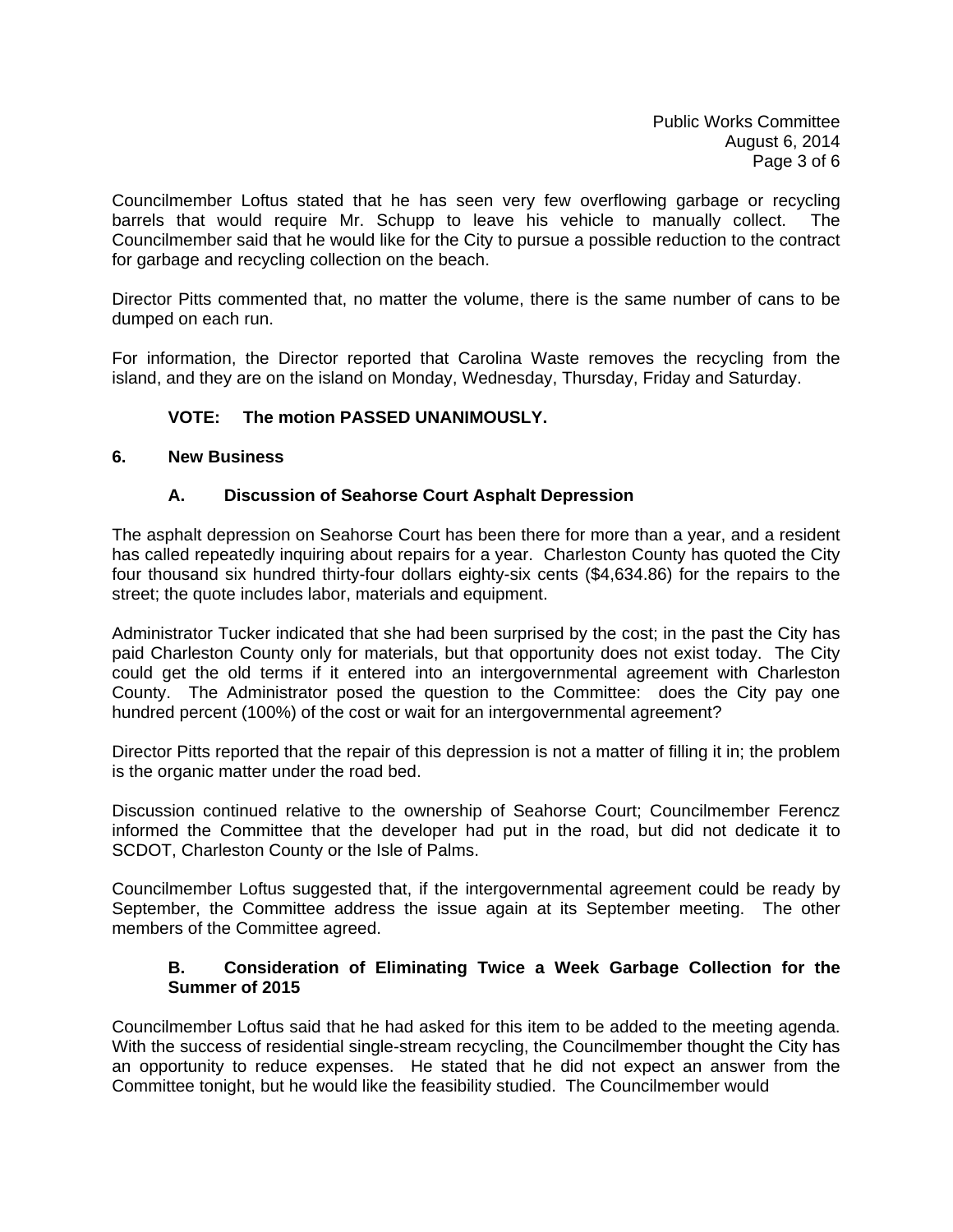recommend eliminating the Thursday and Friday collections and to add garbage cans where needed.

Director Pitts noted that some rental properties have nine (9) cans now.

In Councilmember Loftus' opinion, Wild Dunes does not need two (2) pickups per week for the entire summer. He asked that staff study the issue for a month and to come back to the Committee in September with the results.

Chair Ward voiced concern for residents who may have an overflowing garbage can once in the summer when family visits.

Administrator Tucker thought that the time period for twice a week collections could be modified, i.e. start later in the season and end earlier, maybe mid-August.

Director Pitts urged the Committee not to take any action this summer; the week of Labor Day is the last twice a week pickup. He stated that he could not imagine having once a week collections when the tonnage has increased from one hundred fifty tons (150 T) to three hundred fifty tons (350 T) in four (4) months.

Councilmember Loftus commented that the rentals are maxed out, and he does not think the island was any busier in 2004 than 2012 or 2013.

Director Pitts said that he would isolate tonnage for the last two (2) weeks of August; if the volume was down noticeably, the once a week pickup can begin sooner in 2015.

#### **7. Miscellaneous Business**

# **A. Discussion of WELCOME Signs at the Entrances to the Island**

Seeing this item on the Agenda, Chair Ward stated that he thought the electronic signs were coming up again.

Administrator Tucker assured the Chair and other members of the Committee that the discussion was not about electronic boards, but the Committee's preference for replacing them.

Councilmember Loftus asked why meeting dates and times had not been posted in recent weeks. The Administrator responded that the Recreation Department has been operating without two (2) staff members, and the activities at the Recreation Center did not allow for someone to take the time to post to the message boards. Assistant Dziuban added that many of the strips that hold the letters are broken; even if employees were available, it is doubtful that the meetings could be posted.

Chair Ward indicated that he would have liked to have known that because the timing was very poor.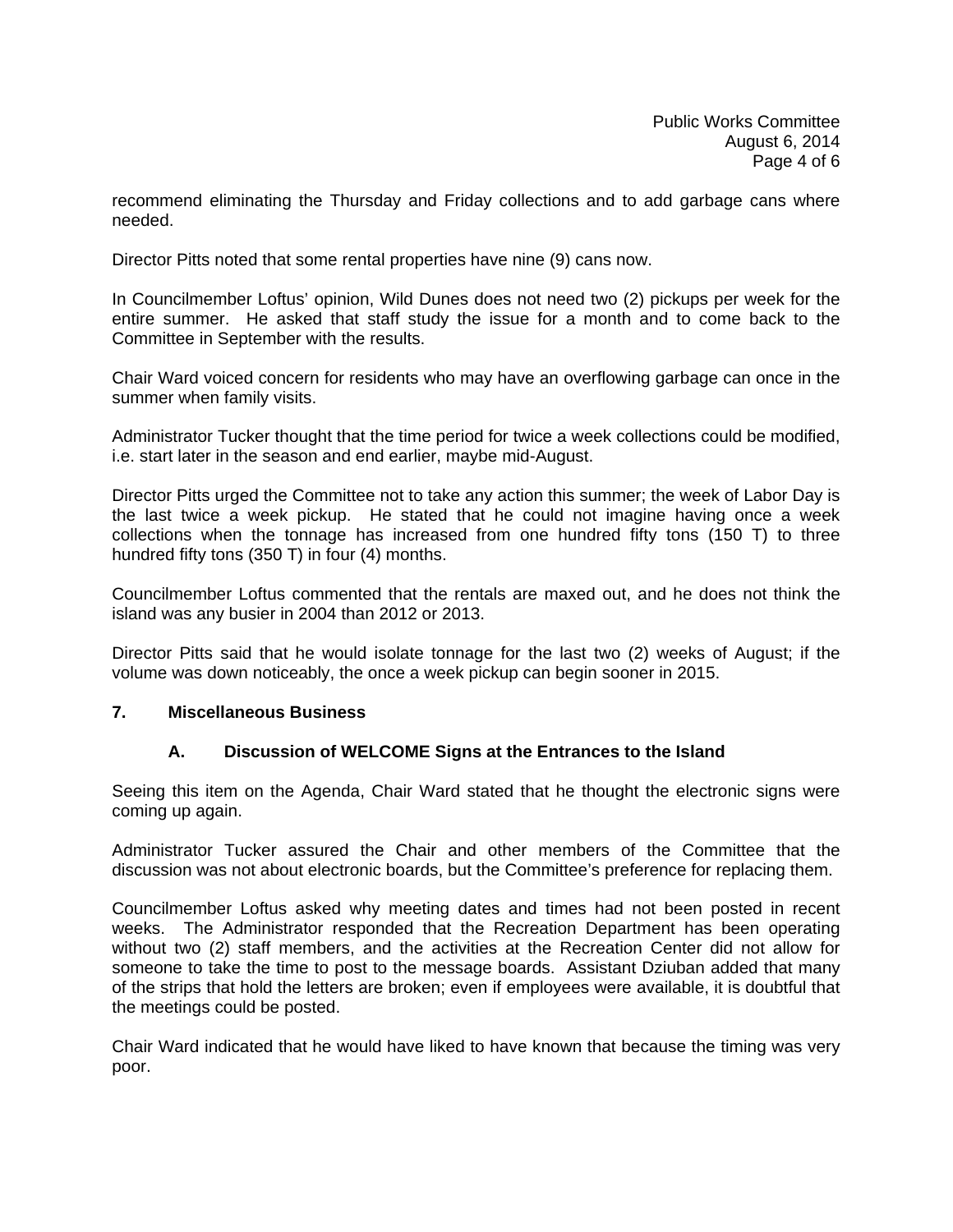Councilmember Loftus stated that some in the community thought the blank message boards were City Hall's expression of "sour grapes" for the defeat of the electronic message board.

Administrator Tucker stated that reality was just the opposite; staff was trying to follow through with Council's decision.

Assistant Dziuban explained that the decision to be made was to have only a WELCOME sign and to use social media for notifications of happenings on the island or to have a message board with lettering.

The Administrator reminded the Committee that any new sign would have to meet SCDOT standards, such as having break-away posts.

When asked about repairing the existing sign, the Administrator recalled that Director Page had sought estimates for both repair and replacement; a repair would cost very close to the amount to replace it.

Councilmember Loftus voiced the opinion that the sign should continue to be a message board; he likes that residents know when meetings are taking place.

Councilmember Ferencz, on the other hand, indicated that she was in favor of eliminating this task for the Recreation Department; she commented that the signs appear to be in poor condition. In addition, the Councilmember wanted to stay with the wayfinding theme and possibly eliminate the sign on the right as one exits the Connector entering the island.

Chair Ward stated that he thought this was a big issue and should be discussed by the full Council; he said that he was in favor of all important issues being discussed by the entire body.

#### **B. Beach Monitoring Results for Ocean Water Quality**

Administrator Tucker noted that the beach monitoring results for May through July were included in meeting packets; she reported that there had been a couple of less than desirable samples, but the island's water is safe.

Chair Ward expressed the opinion that the Blue Wave designation seemed to mean something to island residents and visitors; he asked why the City no longer has that designation.

The Administrator explained that the Blue Wave designation costs the City between twelve hundred and two thousand dollars (\$1,200-2,000) a year; when the budget got tight and the island was getting as many visitors as it could handle, the decision was that the label was no longer needed.

Responding to Chair Ward's question about the meaning of the Blue Wave title, Assistant Dziuban stated that it means that the City has met their standards.